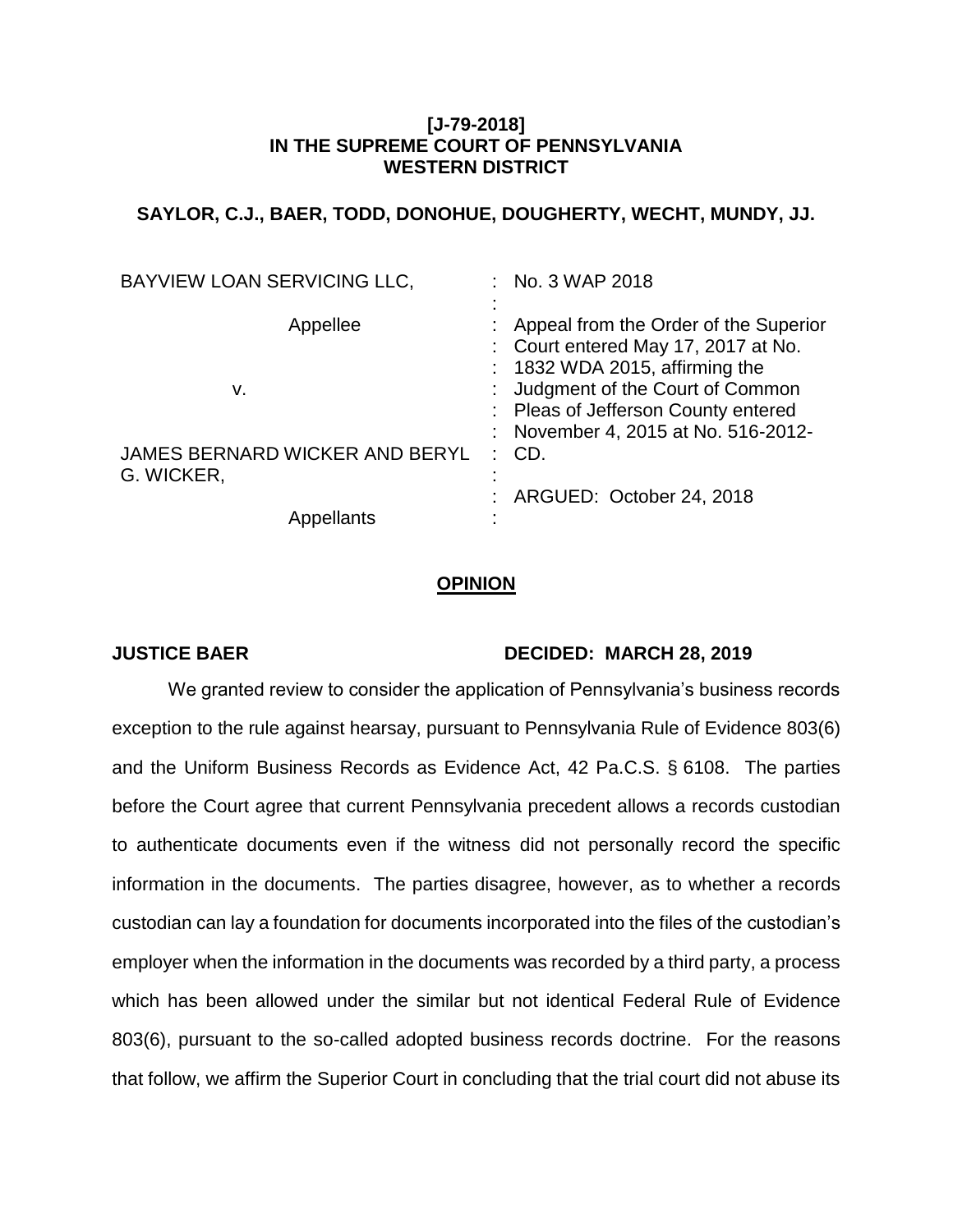discretion in allowing the testimony of the records custodian and admitting the documents under the facts of this case.

James and Beryl Wicker signed a mortgage agreement for their residence in Punxsutawney, Pennsylvania in favor of Countrywide Bank, FSB (Countrywide) in February 2008, which secured a promissory note executed by James Wicker in consideration for a loan with a principal amount of \$119,000. The mortgage agreement indicated that Mortgage Electronic Registration Systems, Inc. (MERS) would act as nominee for Countrywide and its successors and assigns and was designated as the mortgagee. In an assignment of mortgage recorded in November 2011, MERS, as nominee for Countrywide, assigned the mortgage to Bank of America.

In May 2012, Bank of America filed a mortgage foreclosure action against the Wickers alleging that the Wickers defaulted on their mortgage as of September 1, 2010. It further averred that it had provided the Wickers with the statutorily required foreclosure notice pursuant to 41 P.S. § 403 on September 21, 2011. Subsequently, Bank of America filed a motion for summary judgment, which the trial court granted in part and denied in part. In so doing, the trial court narrowed the issues for trial to determining whether Bank of America had provided proof of (1) the required foreclosure notices; (2) the date of default; and (3) the amount of indebtedness.

On July 14, 2015, counsel for Bank of America filed a praecipe to substitute Bayview Loan Servicing, LLC (Bayview) as plaintiff in the mortgage foreclosure action following an assignment of the mortgage from Bank of America to Bayview recorded on June 15, 2015. A non-jury trial occurred on August 13, 2015, at which Bayview presented only one witness, Terrance Schonleber, a litigation manager for Bayview, and the Wickers did not present any witnesses. Bayview intended for Schonleber to authenticate its business records, which would provide information relating to the Wickers' mortgage and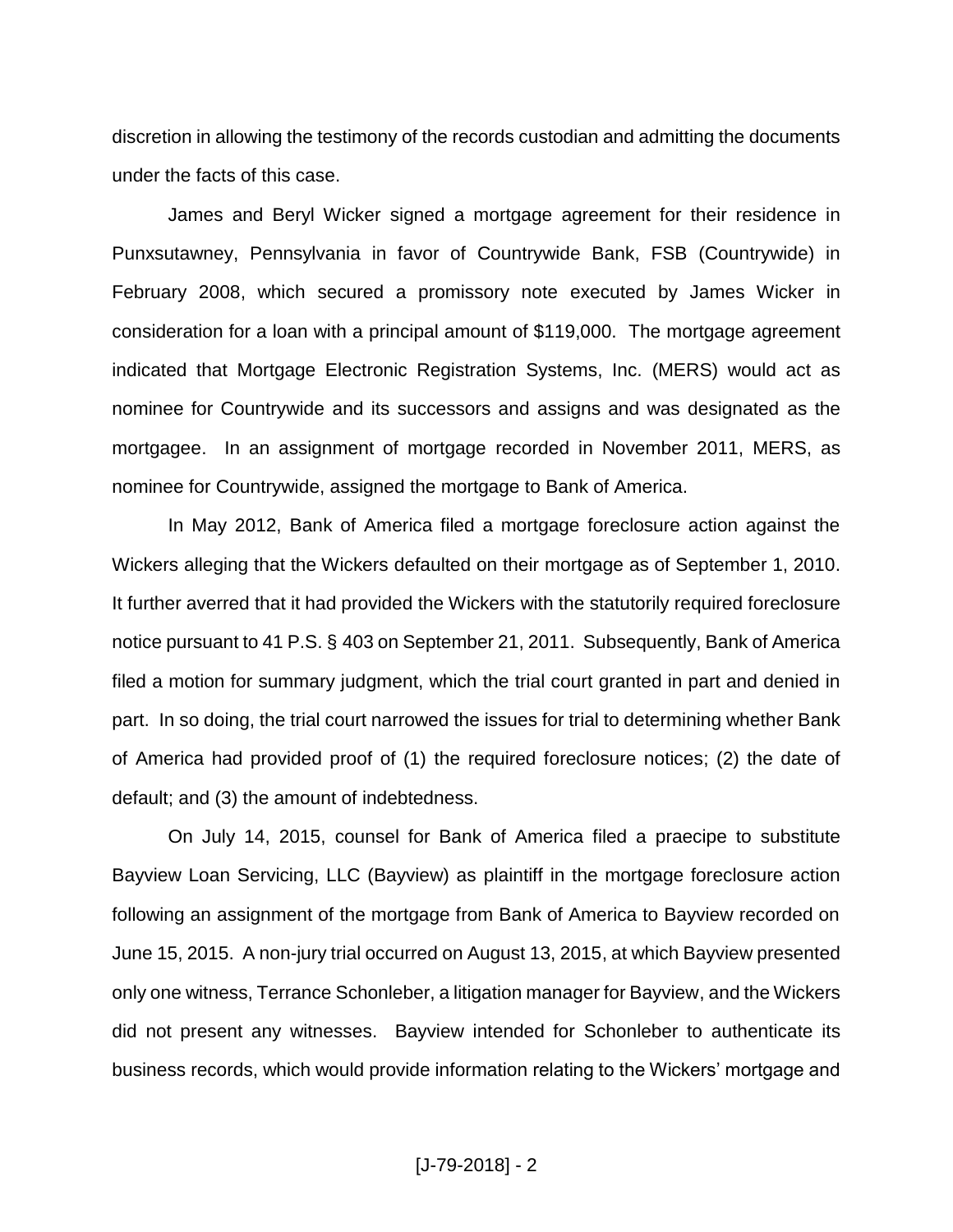promissory note; their alleged default and indebtedness; and the foreclosure process. The Wickers' counsel objected at the beginning of Schonleber's testimony and renewed the objection in regard to the individual exhibits. He argued that the testimony would constitute hearsay because Schonleber did not have the requisite personal knowledge of the records Bayview sought to admit, given that the records originated from Bank of America, rather than his employer, Bayview.

In response to the initial objection, Bayview's counsel questioned Schonleber to provide a foundation for his testimony. Schonleber explained that he had worked for Bayview as a litigation manager for approximately two years. In this role, he had access to Bayview's "master servicing records" of delinquent borrowers and was familiar with the Wickers' file. Notes of Testimony (N.T.), August 13, 2015, at 8. He additionally described the interaction between Bayview and Bank of America regarding the records and explained the "loan boarding process," which occurred when a loan was purchased by Bayview from another servicer. *Id.* at 11. He asserted that the boarding process involves "[fourteen] project coordinators, data mapping, imaging, [and] loan review," which all worked to "basically safeguard and check all figures that come from the prior servicer into ours." *Id.*

He stated that the Wickers' loan was "less complex" than some because of Bayview's longstanding business relationship with Bank of America and the fact that both companies used the same mortgage platform, MSP, which he asserted was an industry standard. *Id.* at 11. The platform, according to the testimony, is used for making records "at or near the time [of] each occurrence of each event" in order to create "an accurate depiction of every transaction and every occurrence for each loan." *Id.* at 13. He additionally stated that Bayview and Bank of America "work in conjunction, hand-in-hand, for each loan," in order to "make sure that all the safeguards are in place in order that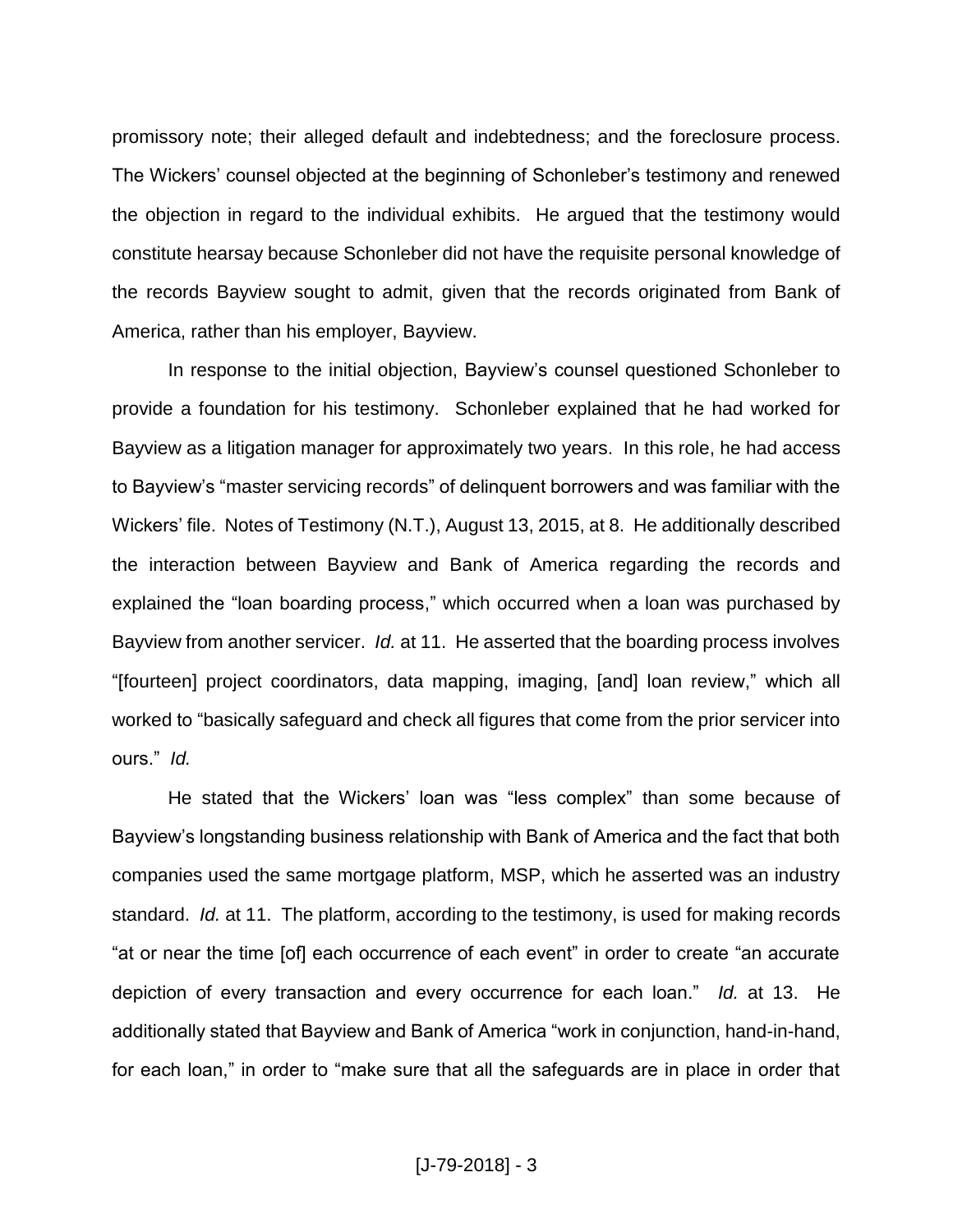there are no mistakes." *Id.* at 13-14. He further established that this process is part of "regularly conducted activity at Bayview." *Id.* at 14.

Following this proffer, the Wickers' counsel reiterated his objection, arguing that Schonleber's testimony constituted double hearsay because he did not have personal knowledge of the records as required by Pa.R.E.  $602<sup>1</sup>$  given that he did not create the documents and that the records did not originate from Bayview but instead from Bank of America. *Id.* at 14-15. While counsel tacitly acknowledged that Schonleber could have overcome the first level of hearsay under the business records exception of Pa.R.E. 803(6) in regard to the documents originating from Bayview, *id.* at 17, he asserted that Schonleber could not authenticate the records to the extent they contained information derived from Bank of America because he had never worked for Bank of America.<sup>2</sup>

A witness may testify to a matter only if evidence is introduced sufficient to support a finding that the witness has personal knowledge of the matter. Evidence to prove personal knowledge may consist of the witness's own testimony. This rule does not apply to a witness's expert testimony under Rule 703.

Pa.R.E. 602.

 $\overline{a}$ 

<sup>2</sup> Pennsylvania Rule of Evidence 803(6) provides:

Rule 803. Exceptions to the Rule Against Hearsay-- Regardless of Whether the Declarant Is Available as a **Witness** 

The following are not excluded by the rule against hearsay, regardless of whether the declarant is available as a witness:

\* \* \* \*

<sup>&</sup>lt;sup>1</sup> Pennsylvania Rule of Evidence 602, entitled "Need for Personal Knowledge" provides in full as follows: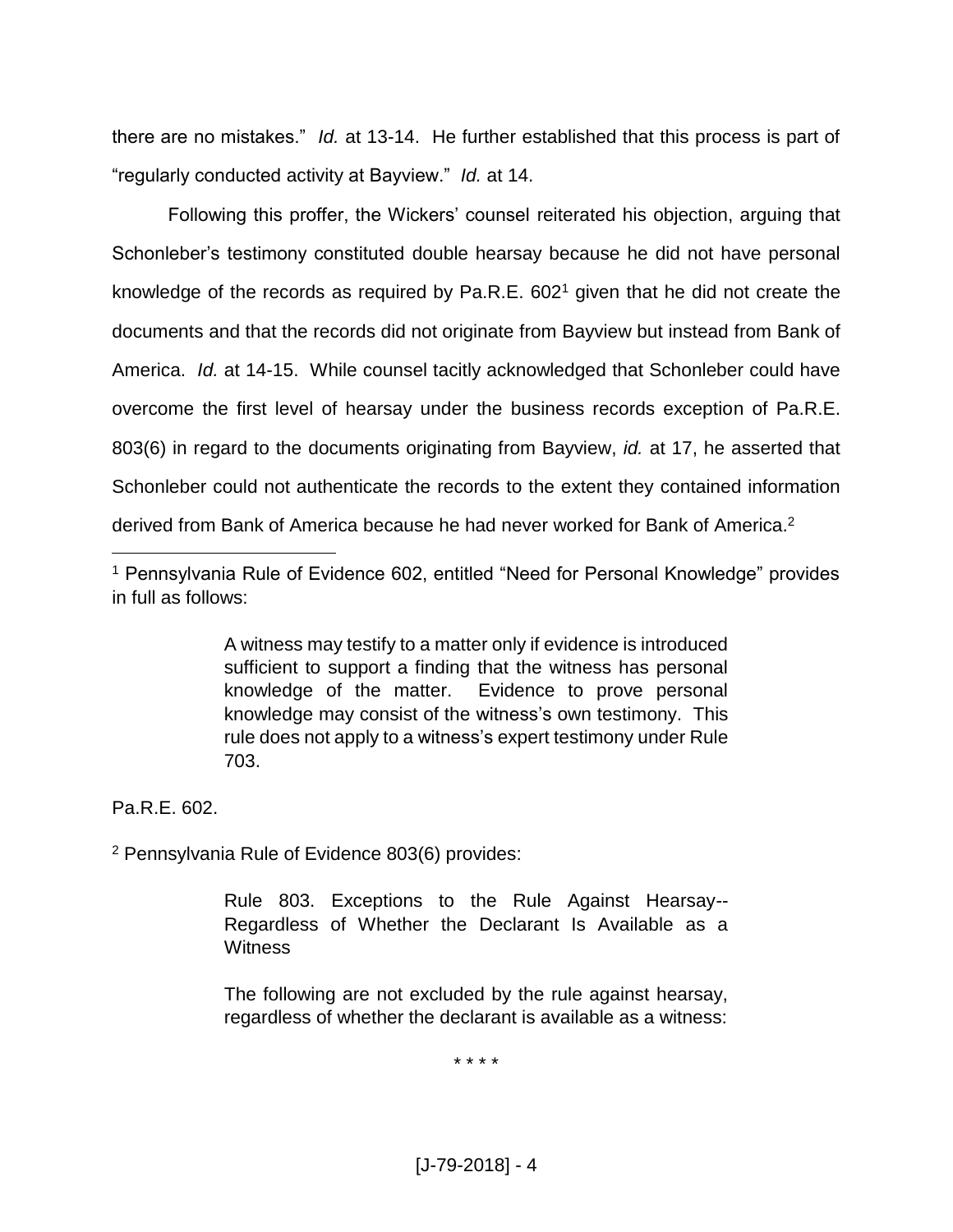After a brief recess to consider Rule 602 in conjunction with Rule 803(6), as well as the Uniform Business Records as Evidence Act, 42 Pa.C.S. § 6108(b) (the Act),<sup>3</sup> the

> (6) Records of a Regularly Conducted Activity. A record (which includes a memorandum, report, or data compilation in any form) of an act, event or condition if:

> > (A) the record was made at or near the time by - or from information transmitted by - someone with knowledge;

> > (B) the record was kept in the course of a regularly conducted activity of a "business", which term includes business, institution, association, profession, occupation, and calling of every kind, whether or not conducted for profit;

> > (C) making the record was a regular practice of that activity;

> > (D) all these conditions are shown by the testimony of the custodian or another qualified witness, or by a certification that complies with Rule 902(11) or (12) or with a statute permitting certification; and

> > (E) the opponent does not show that the source of information or other circumstances indicate a lack of trustworthiness.

Pa.R.E. 803(6).

 $\overline{a}$ 

<sup>3</sup> The Uniform Business Records as Evidence Act provides in full as follows:

§ 6108. Business records

(a) Short title of section. - This section shall be known and may be cited as the "Uniform Business Records as Evidence Act."

(b) General rule. - A record of an act, condition or event shall, insofar as relevant, be competent evidence if the custodian or other qualified witness testifies to its identity and the mode of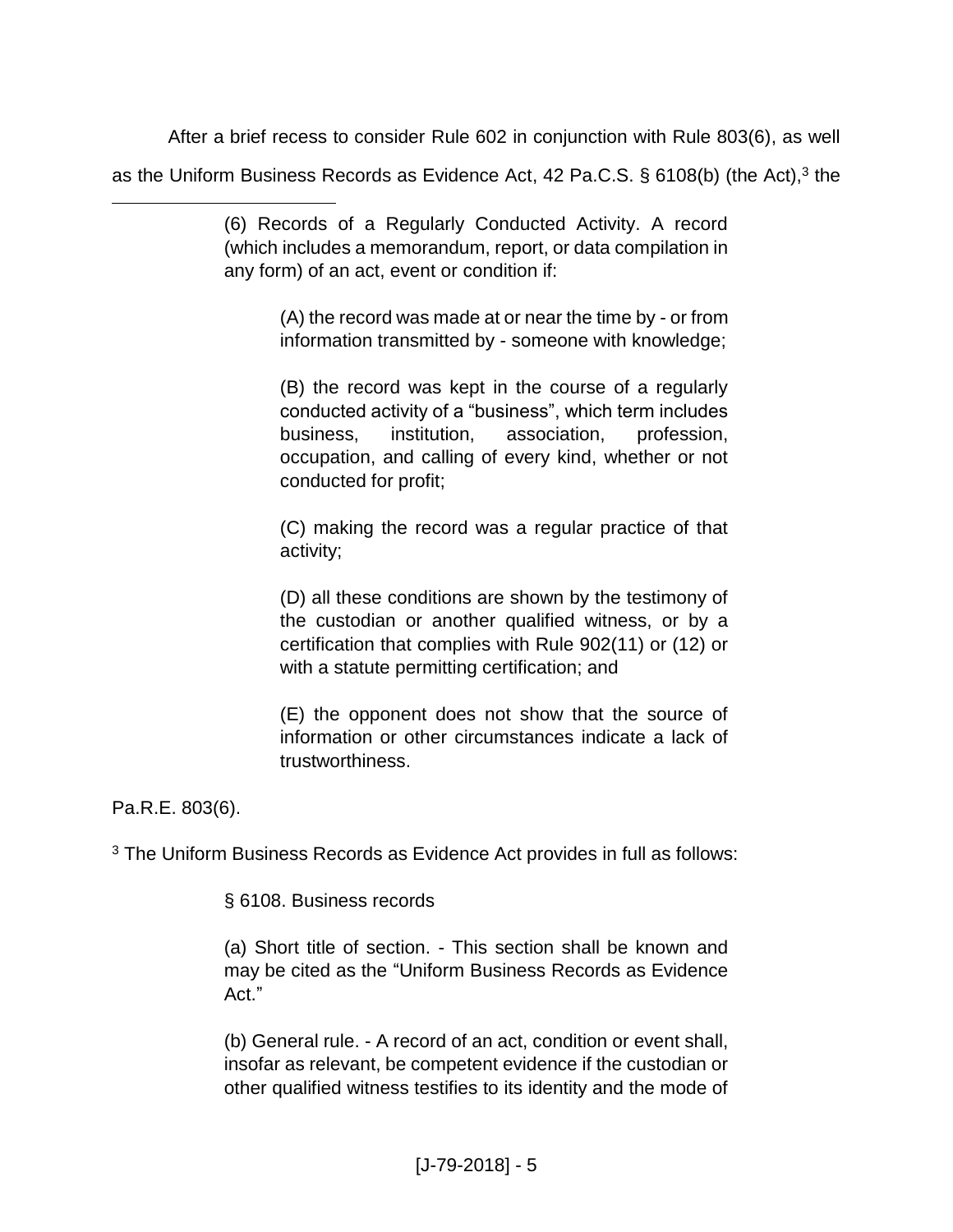trial court concluded that requirements of the Rules and the Act were met in this case. Initially, it found that the witness indicated that information was recorded "at the time or near the time of each occurrence or event," kept in the ordinary course of its business, and constituted a regular part of their activity. N.T. at 20-21. Finally, the trial court provided the following analysis under Rule 803(6) and the Act:

> In total, I'm looking at all of the evidence, but my thought, looking at where we are here, Bayview with its servicing platform, it works in conjunction with Bank of America and regularly gets these records, they regularly rely on them, they regularly use them, and, as such, relying on their business and using that in the regular course of business, I think they are admissible through this witness because he has personal knowledge that this is how the records come in and this is how they are used. And there's also been no testimony, and there's no evidence that there's motive or opportunity to prepare an inaccurate record.

N.T. at 22-23. Accordingly, the court overruled the Wickers' objections to Schonleber's testimony and permitted the admission of the questioned records into evidence. The court observed that counsel could still dispute the weight to be accorded the documents. N.T. at 22. Schonleber then proceeded to testify in regard to the various documents regarding the foreclosure notices, the default date, and the amount of indebtedness, and was subjected to cross-examination on all relevant points by the Wickers' counsel.

42 Pa.C.S. § 6108.

its preparation, and if it was made in the regular course of business at or near the time of the act, condition or event, and if, in the opinion of the tribunal, the sources of information, method and time of preparation were such as to justify its admission.

<sup>(</sup>c) Definition. - As used in this section "business" includes every kind of business, profession, occupation, calling, or operation of institutions whether carried on for profit or not.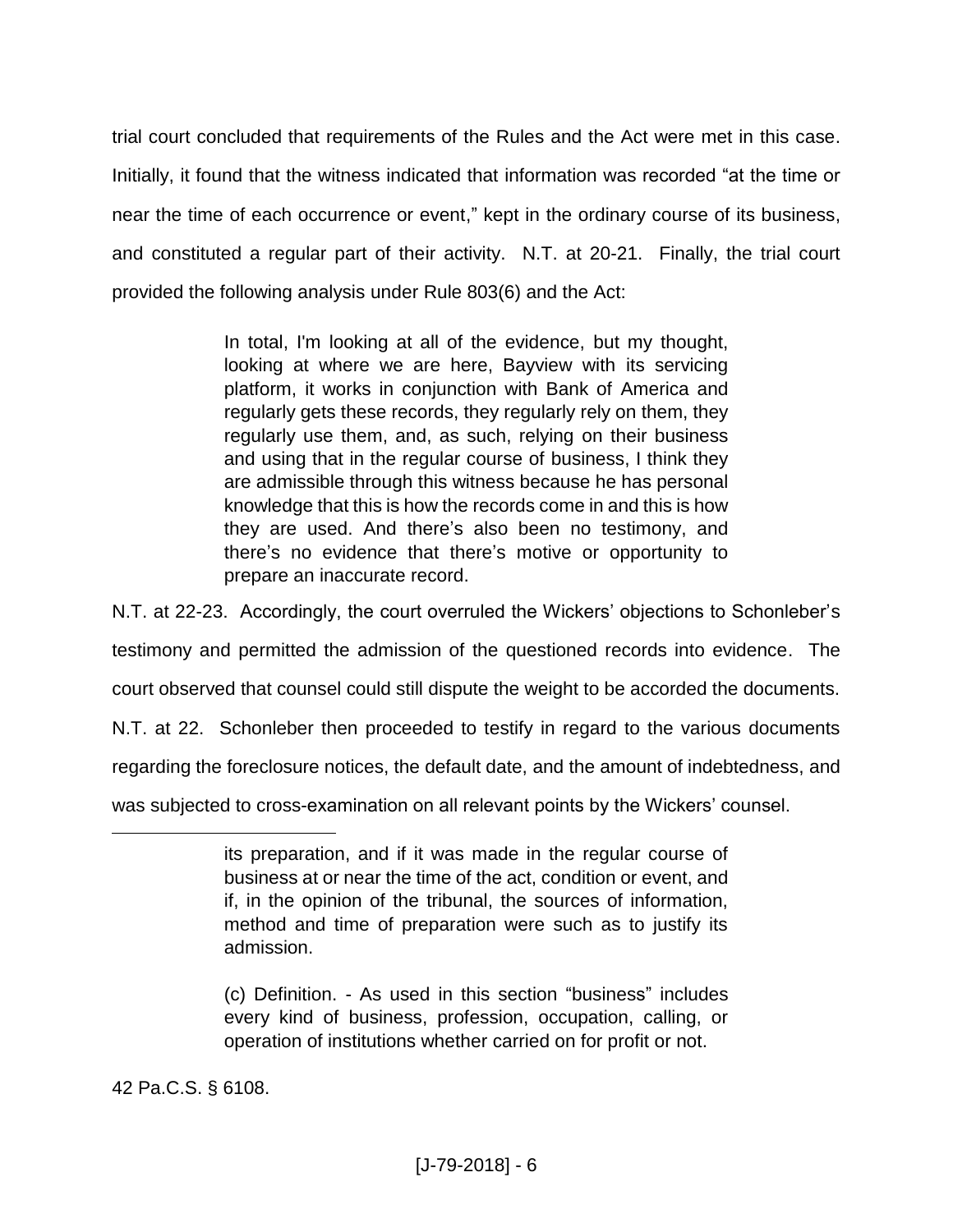On September 4, 2015, the trial court issued a brief order and opinion concluding that the documents authenticated by Schonleber established that (1) the appropriate foreclosure notice had been sent to the Wickers' last known address, which was also the mortgaged property; (2) the default date was September 1, 2010; and (3) that the amount due as of the date of trial was \$155,413.54.<sup>4</sup>

On September 14, 2015, the Wickers filed a motion for reconsideration in which they reasserted their challenge to Schonleber's testimony. The trial court denied the motion. After the court entered judgment against the Wickers, the Wickers filed a notice of appeal to the Superior Court, raising what the trial court counted as thirty-two separate claims of error in a thirty-five paragraph Statement of Issues Complained of on Appeal pursuant to Pa.R.A.P. 1925(b). The trial court issued a one paragraph opinion pursuant to Pa.R.A.P. 1925(a), referencing its prior decisions in the matter.<sup>5</sup> After the Wickers narrowed their claims to a more manageable four issues in their brief, the Superior Court directed the trial court to file an opinion addressing those issues, to the extent they were preserved below.

The trial court responded by observing that the Wickers failed to file a post-trial motion pursuant to Pa.R.C.P. 227.1 and thus arguably waived their issues on appeal. However, it correctly predicted that the Superior Court would treat the motion for reconsideration as a post-trial motion and addressed the issues preserved in that motion

<sup>&</sup>lt;sup>4</sup> In so doing, the court also rejected the Wickers' factual challenge based upon a difference between the indebtedness indicated in a document dated May 14, 2015 (\$153,849.02) and that stated in a document dated August 13, 2015 (\$155,413.54). The court observed that the earlier document clearly indicated that additional interest and charges would continue to accrue.

<sup>&</sup>lt;sup>5</sup> Prior to trial, the court had issued opinions and orders addressing the numerous motions filed by the parties, which will not be discussed here.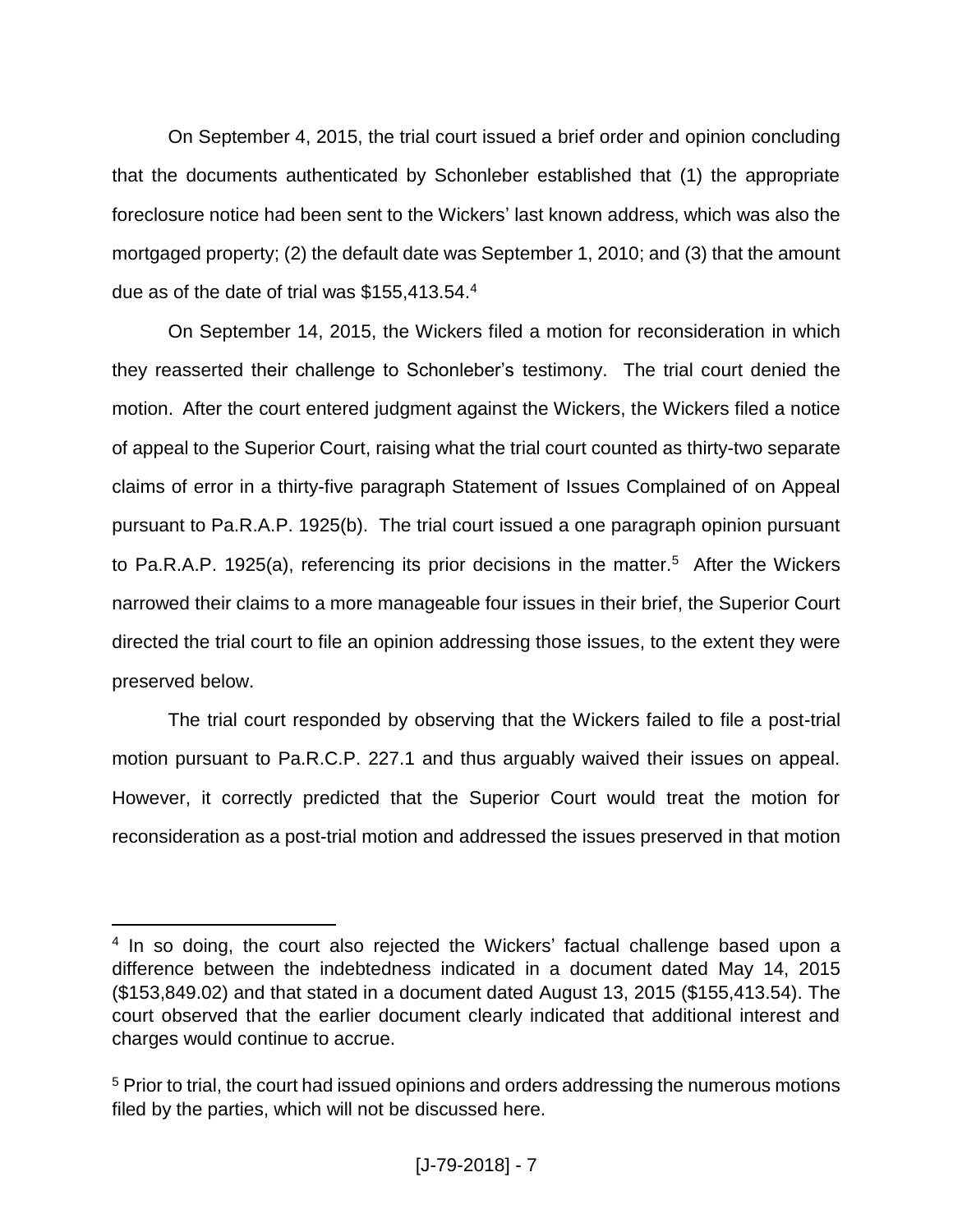including the challenges related to Schonleber's testimony which are currently before this Court.

In its opinion, the court relied upon its analysis at trial, as set forth above, as well as citing the Superior Court's decision in *U.S. Bank v. Pautenis*, 118 A.3d 386 (Pa. Super. 2015), which, as discussed in detail below, involved similar issues related to a records custodian in a mortgage foreclosure case involving multiple assignments of the mortgage. The trial court recognized that the Superior Court in *Pautenis* reaffirmed the test set forth in *Boyle v. Steiman*, 631 A.2d 1025, 1032-33 (Pa. Super. 1993), for determining whether a witness attempting to authenticate business records pursuant to Rule 803(6) and the Act can provide sufficient information to justify a presumption of trustworthiness. Specifically, it observed that "[a]s long as the authenticating witness can provide sufficient information relating to the preparation and maintenance of the records to justify a presumption of trustworthiness for the business records of a company, a sufficient basis is provided to offset the hearsay character of the evidence." Tr. Ct. Op. at 7 (quoting *Pautenis*, 118 A.3d at 401).<sup>6</sup>

The trial court recognized that the Superior Court in *Pauteni*s affirmed the exclusion of documents where the witness in that case was not familiar with the record or the record-keeping process. The trial court in this case applied the same test but reached the opposite conclusion given that Schonleber was familiar with Bayview's record-keeping system, that Bank of America utilized the same system, that he was able to confirm that the entries would have been made near the time of the relevant events, and that he had reviewed the Wickers' file prior to trial. The court concluded that this was sufficient to justify the admission of the business records without the need for Schonleber's personal knowledge of the underlying facts.

<sup>6</sup> As noted *infra*, this test was initially set forth by this Court in *In re Indyk's Estate*, 413 A.2d 371, 373 (Pa. 1979).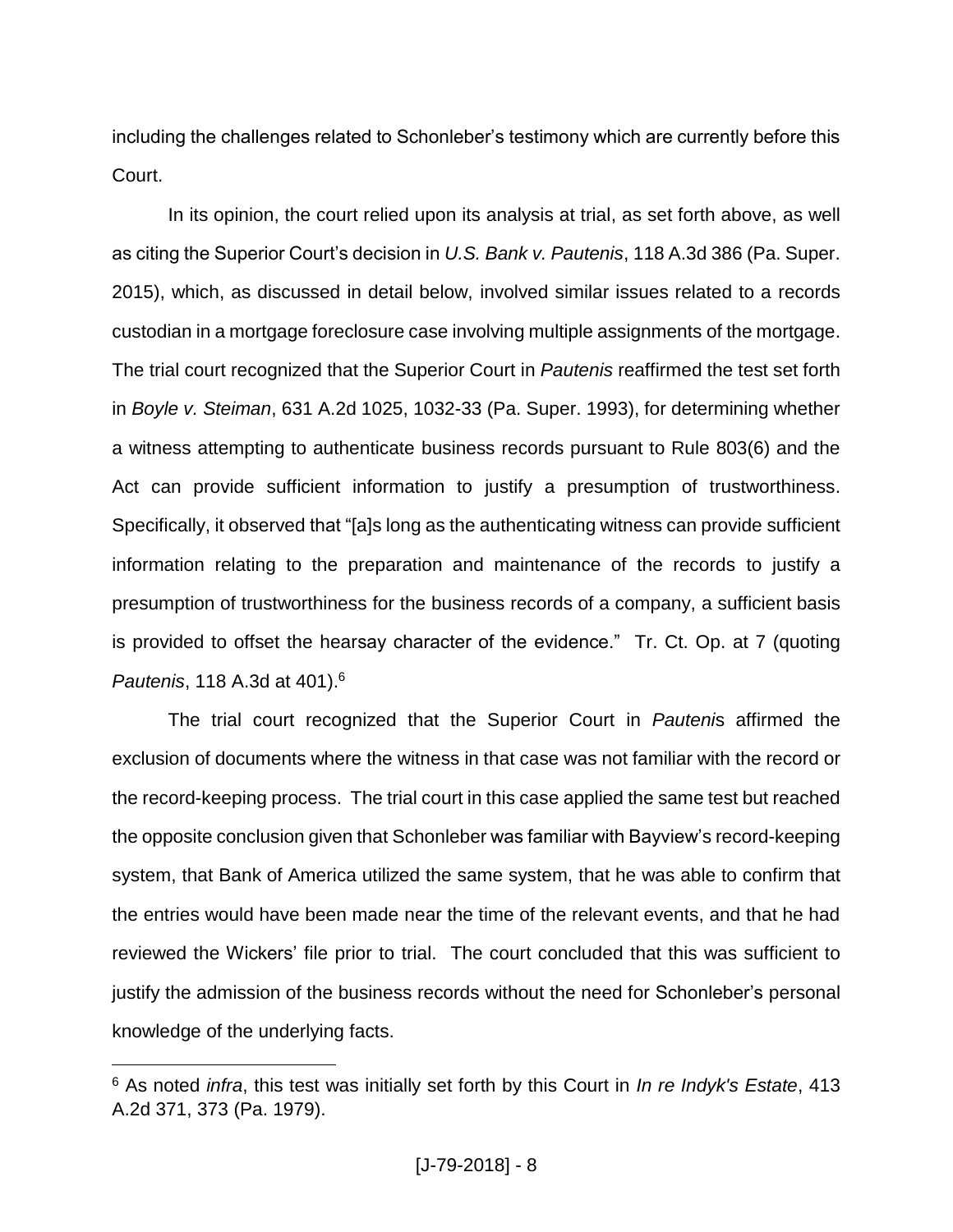On appeal, the Superior Court affirmed in a unanimous published opinion. *Bayview Loan Servicing LLC v. Wicker*, 163 A.3d 1039 (Pa. Super. 2017). As relevant to the issues currently before this Court, the Superior Court held that the trial court did not abuse its discretion in concluding that Schonleber could authenticate the business records based upon the court's application of the analysis previously set forth in *Boyle* and *Pautenis*. *Id.* at 1048. After the Wickers filed a petition for allowance of appeal, this Court granted limited review to consider whether the Superior Court erred in affirming the trial court's decision to allow Schonleber to authenticate the documents and to resolve an asserted conflict in the Superior Court decisions addressing the business records exception to the rule against hearsay.<sup>7</sup>

Before this Court, the Wickers reiterate their argument that Bayview failed to satisfy the business records exception of Rule 803(6) and the Act because the information contained in the admitted documents was recorded by Bank of America. They assert that Pennsylvania's business records exception does not permit a business's records custodian to authenticate documents which contain statements of people who are not employed by the business and thus do not have a duty to report accurately to that business. The Wickers concede that the witness need not have been personally involved

<sup>7</sup> We granted review of the following issues, as phrased by the Wickers:

<sup>(1)</sup> Did the Superior Court err in affirming the decision of the trial court which found [Bayview's] witness competent to testify and received evidence under the business records exception to the hearsay rule?

<sup>(2)</sup> As to the contested evidence received by the Court, will a grant of allocatur, here, resolve the conflict between both *U.S. Bank v. Pautenis; Boyle v. Steiman* and *Commonwealth Financial Systems v. Smith* as to the admissibility of witness testimony at a debt collection trial?

*Bayview Loan Servicing LLC v. Wicker*, 178 A.3d 1289, 1290 (Pa. 2018).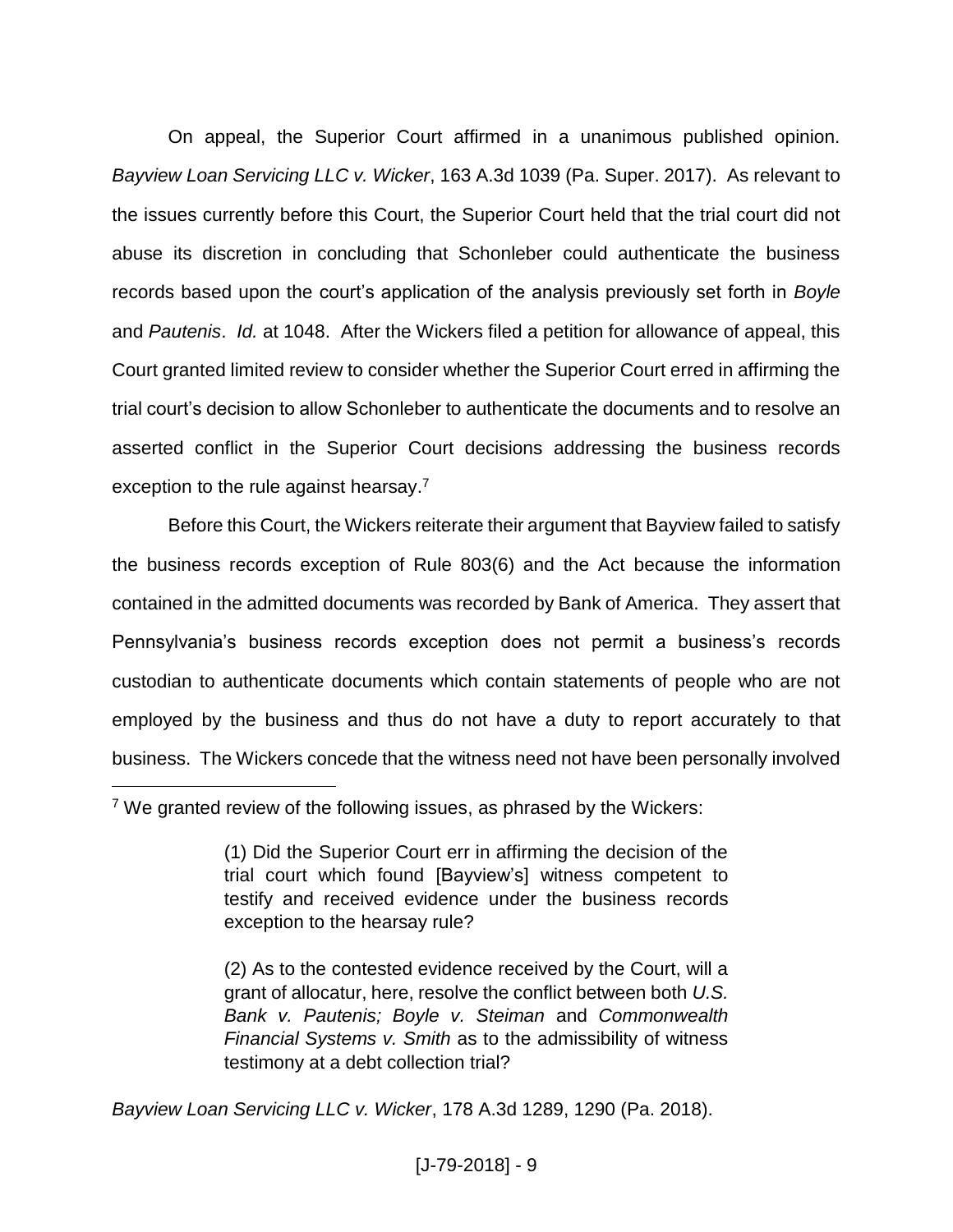in the recording process of the specific evidence but contend that the witness must have "firsthand knowledge" of the business's recording process *Wickers' Brief* at 23. Moreover, the Wickers maintain that the trial court improperly placed the burden on them to demonstrate that the records were unreliable, rather than placing the burden on Bayview, as the proponent of the evidence, to demonstrate that the records were trustworthy. The Wickers propose that Bayview should have either authenticated the documents through a witness from Bank of America or utilized the process sanctified by Rule 803(6) for certification of the document pursuant to Pa.R.E. 902(11), which involves the prior certification of the record by a custodian or other qualified person of the creating entity.<sup>8</sup>

Rule 902. Evidence That is Self-Authenticating

 $\overline{a}$ 

The following items of evidence are self-authenticating; they require no extrinsic evidence of authenticity in order to be admitted:

\* \* \* \*

(11) Certified Domestic Records of a Regularly Conducted Activity. The original or a copy of a domestic record that meets the requirements of Rule 803(6)(A)-(C), as shown by a certification of the custodian or another qualified person that complies with Pa.R.C.P. No. 76. Before the trial or hearing, the proponent must give an adverse party reasonable written notice of the intent to offer the record - and must make the record and certification available for inspection - so that the party has a fair opportunity to challenge them.

(12) Certified Foreign Records of a Regularly Conducted Activity. In a civil case, the original or a copy of a foreign record that meets the requirements of Rule 902(11), modified

<sup>8</sup> Pennsylvania Rule of Evidence 902(11) and the related provision of Rule 902(12) provide as follows: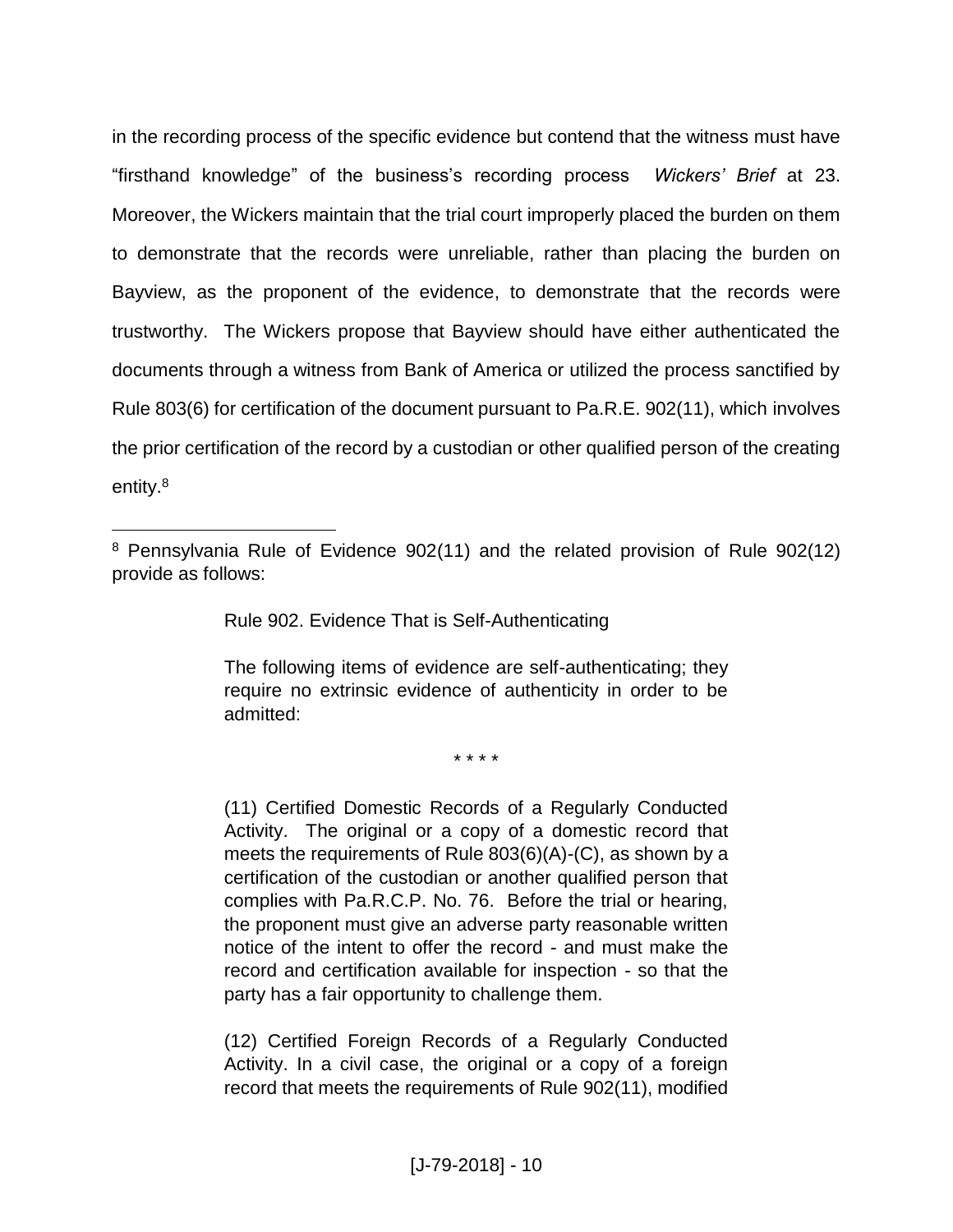They additionally maintain that a conflict exists in the Superior Court's precedent relating to the application of the business records exception in debt collection and mortgage foreclosure cases. The Wickers observe that the Superior Court has utilized the standard adopted by this Court, which states that a party seeking to introduce business records pursuant to the hearsay exception must "provide sufficient information relating to the preparation and maintenance of the records to justify a presumption of trustworthiness." Wickers' Brief at 31 (quoting the standard set forth by this Court in *In re Indyk's Estate*, 413 A.2d 371, 373 (Pa. 1979). As applied in the debt collection arena, the Wickers favor the Superior Court's decisions in *Pautenis* and *Commonwealth Financial Systems, Inc. v. Smith (CFS)*, 15 A.3d 492 (Pa. Super. 2011), which they view as requiring witnesses authenticating business records to have personal knowledge of the prior servicer's record-keeping practices. They emphasize that the court in *CFS* declined to follow what has been termed the "federal rule of incorporation" or the "adoptive business records doctrine," which the party in *CFS* had characterized as allowing for authentication of the third-party's records based upon "mere acceptance or incorporation into an assignees' business records." *Id.* at 37 (quoting *CFS*, 15 A.3d at 499).

In contrast, they contend that the Superior Court in the case at bar and other unpublished decisions has diverged from *Pautenis* and *CFS*. They urge this Court to reject the rulings in these cases and their reliance on the prior decision in *Boyle*, which

Pa.R.E. 902(11), (12).

as follows: the certification rather than complying with a statute or Supreme Court rule, must be signed in a manner that, if falsely made, would subject the maker to a criminal penalty in the country where the certification is signed. The proponent must also meet the notice requirements of Rule 902(11).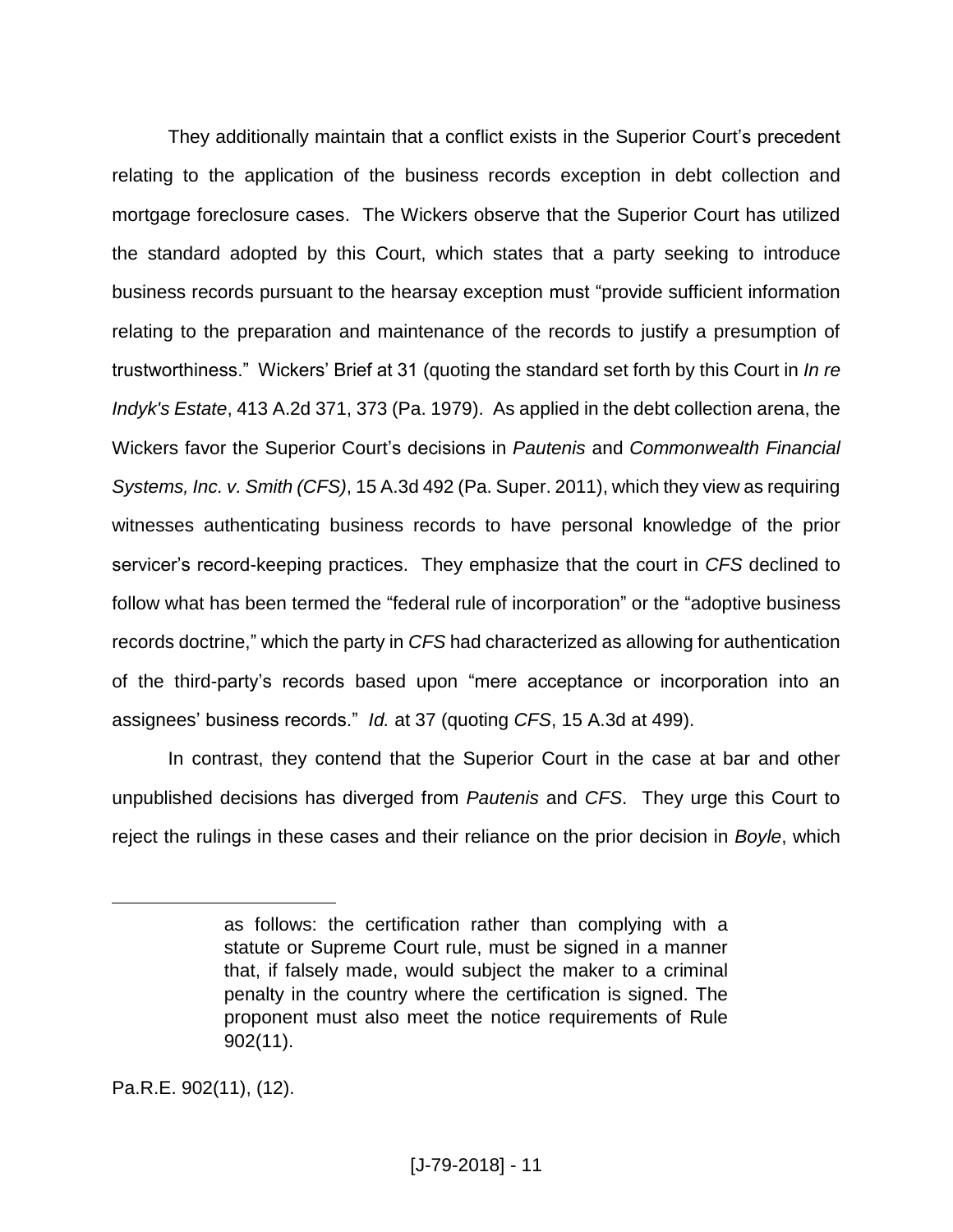they imply is moving toward the federal adopted business records doctrine.<sup>9</sup> They argue against the adoption of an evidentiary rule that would allow loan servicers and other debt collectors to incorporate the records of prior companies into their own records, which they view as particularly dangerous given what they allege are frequent errors in the loan servicing industry due to the repeated transfers. In contrast, they contend that witnesses in debt collection cases should only be able to testify pursuant to their personal knowledge of the record-keeping processes of the recording company to establish the elements listed in Rule 803(6).

Several non-profit organizations representing low-income consumers filed an *amici curiae* brief in support of the Wickers. <sup>10</sup> *Amici* contend that debt servicers, such as Bayview, regularly transfer servicing rights during the life of a mortgage or other debt. They argue that errors are rampant in the recording systems and during the transfer process, especially in regard to loans in default. *Amici* provide a litany of errors found in the loan histories of their own clients and instances where current servicers could not explain fees placed on the accounts by prior servicers.

<sup>9</sup> Notably, the Superior Court's decision in *Boyle* did not involve loan servicing or the acquisition of records from a prior entity, but instead related to a private investigator's attempts to collect fees he claimed an attorney owed him for investigative work on personal injury cases. The business record exception became relevant following the investigator's death and the estate's use of the investigator's son to authenticate his father's business ledgers. The son testified that he had knowledge of his father's recordkeeping because he had been "secondarily" involved in the recording process which occurred in the regular course of business at or near the time of the relevant events. *Boyle*, 631 A.2d at 1033. In affirming the trial court allowance of the testimony, the Superior Court in *Boyle* utilized the standard established by this Court in *In re Indyk's Estate*, 413 A.2d at 373.

<sup>&</sup>lt;sup>10</sup> The following organizations submitted the brief: Community Legal Services, Philadelphia Legal Assistance, Neighborhood Legal Services Association, Community Justice Project, Pennsylvania Legal Aid Network, and the National Consumer Law Center.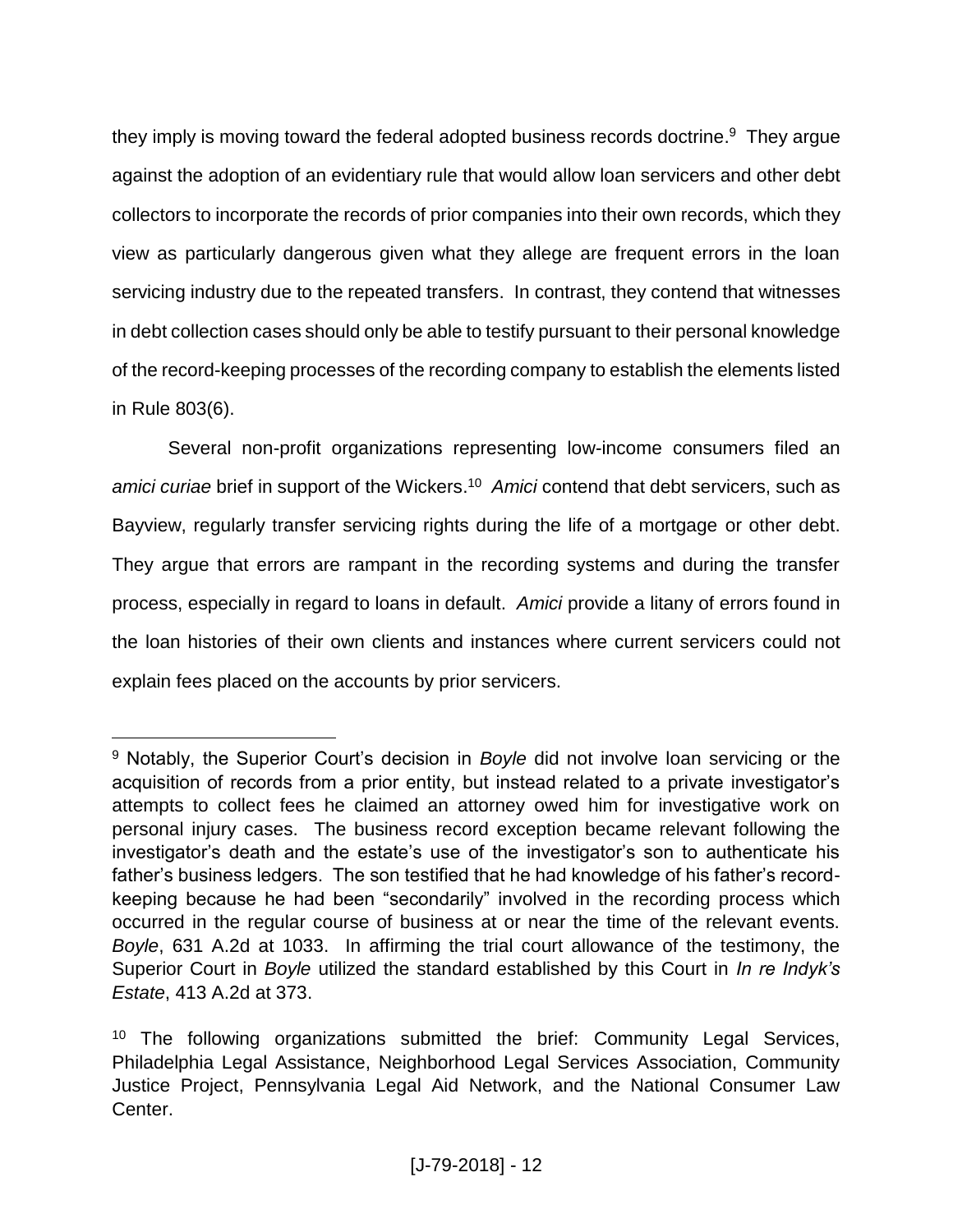Amici emphasize that the business records exception has been adopted by courts because of the inherent reliability of records kept in the ordinary course of business. Given the errors listed above, *Amici* assert that the records in the loan service industry should not be deemed inherently reliable. *Amici* characterize Bayview and other debt servicers as proposing a rule of incorporation contrary to Pennsylvania law that would deem business records admissible "simply because they were made by a business." *Amici* Brief at 4*.* Like the Wickers, they instead maintain that debt servicers should present the records solely through a witness from the prior servicer or via the Rule 902(11) certification process. They urge this Court to maintain a strict interpretation of the business records rule, which they contend was applied by the Superior Court in *Pautenis* and *CFS*.

In response, Bayview asserts that the Superior Court correctly concluded that the trial court did not abuse its discretion in allowing Schonleber to authenticate Bayview's records pursuant to the business records exception. Moreover, Bayview contends that the decision in the case at bar is entirely consistent with the decisions in *Pautenis*, *CFS*, *Boyle*, and several other unpublished Superior Court decisions that apply the test set forth by this Court in *In re Indyk's Estate.* It asserts that the differences in the cases derive not from the standard applied but because of distinctions in the trustworthiness of the specific evidence and the credibility of the witnesses as determined by the trial courts. In those cases denying admissibility, Bayview contends that the trial courts heard evidence that the witnesses were unfamiliar with the prior servicers' record-keeping processes or that the records contained errors or discrepancies. It additionally emphasizes the wide discretion granted to trial courts' evidentiary decisions. Notably, Bayview does not call for this Court to embrace the federal "adoptive business records doctrine," arguing instead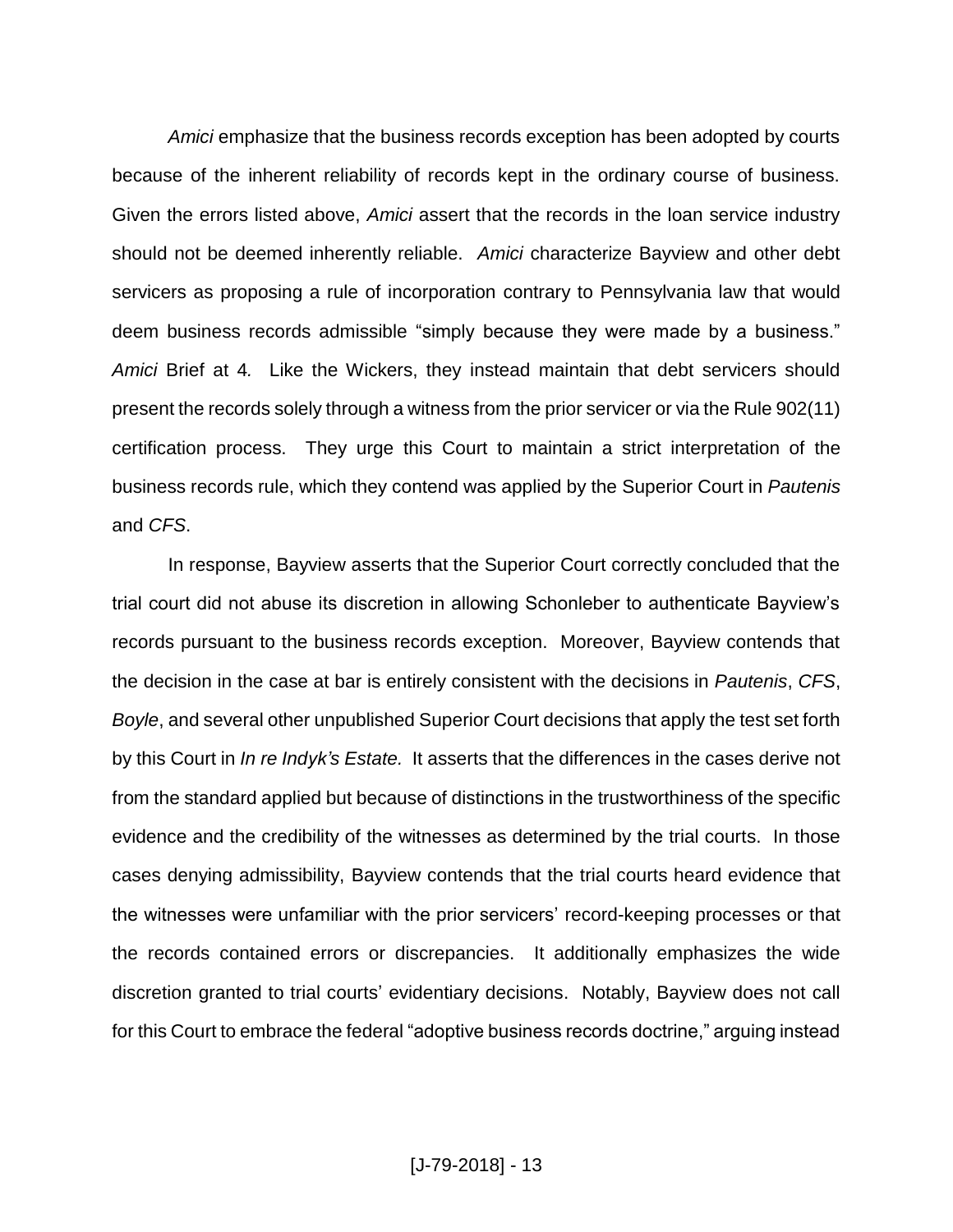that the evidence in this case was admissible under the current precedent regarding Pennsylvania's business records exception as set forth in Rule 803(6) and the Act.

In reviewing evidentiary decisions, this Court has repeatedly emphasized that the admissibility of evidence is within the sound discretion of the trial court, which appellate courts will not disturb absent an abuse of discretion or error of law. *See In re A.J.R.-H.*, 188 A.3d 1157, 1167 (Pa. 2018). "An abuse of discretion may not be found merely because an appellate court might have reached a different conclusion," but instead requires demonstration that the lower court's decision was "a result of manifest unreasonableness, or partiality, prejudice, bias, or ill-will, or such lack of support from the evidence or the record so as to be clearly erroneous." *Polett v. Publi*c *Communications, Inc.*, 126 A.3d 895, 914 (Pa. 2015) (internal quotation marks and alteration designations omitted). In this case, we consider whether the trial court abused its discretion or erred as a matter of law in allowing Schonleber to testify to exhibits which included information recorded by a prior loan servicer under the business records exception to the rule against hearsay. Accordingly, we turn first to the underpinnings of the exception.

Our rules of evidence mandate that a witness may testify to a matter only if "the witness has personal knowledge of the matter." Pa.R.E. 602. Moreover, Pennsylvania's rule against hearsay provides that a statement, which includes a "written assertion," is excludable if the person who made the statement does not make it "while testifying at the current trial" and if the evidence is offered "to prove the truth of the matter asserted in the statement." Pa.R.E. 801, 802. As applied to the case at bar, there is no question that the exhibits constituted hearsay as they were offered to prove the details of the mortgage and default and included statements that were not made by Schonleber and about which he did not have personal knowledge at the time they were recorded.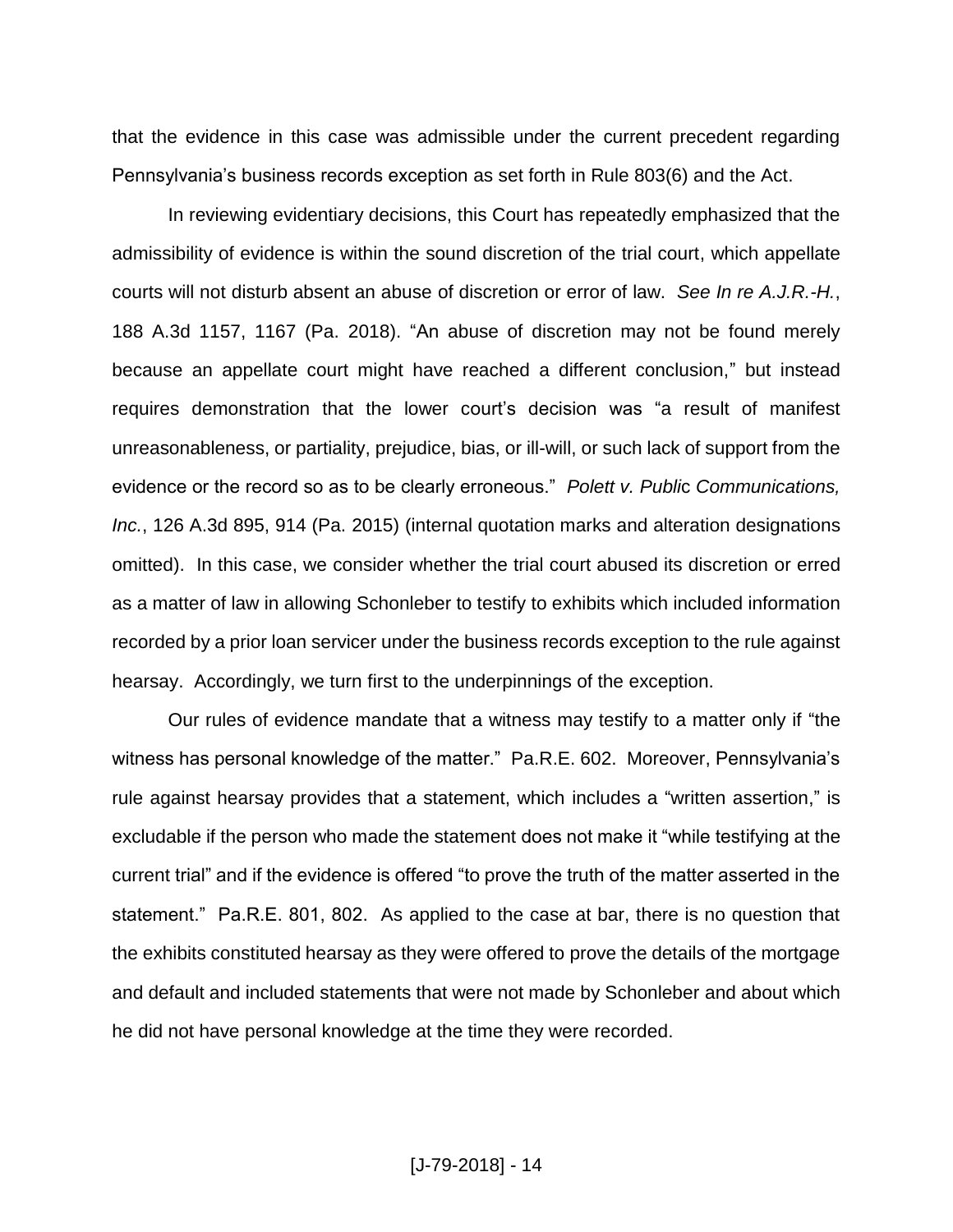Nevertheless, evidence may be admissible, despite its hearsay attributes, if it falls within an exception established by this Court's rules or by statute. Pa.R.E. 802. Importantly, where a document contains multiple levels of hearsay, each level of hearsay must satisfy a recognized exception. *See In re A.J.R.-H.*, 188 A.3d at 1169. This Court has observed that exceptions to the rule against hearsay have developed to allow the admission of specified types of evidence "based upon (1) the necessity for such evidence, and (2) the circumstantial probability of its trustworthiness." *Fauceglia v. Harry*, 185 A.2d 598, 601 (Pa. 1962) (citing 5 Wigmore, Evidence § 1420 (3d ed. 1940)). In regard to the business records exception, the circumstantial trustworthiness arises from the regularity with which business records are kept and the reliance that businesses place on the accuracy of those records. *See id.; Williams v. McClain*, 520 A.2d 1374, 1376 (Pa. 1987); 1 *West's Pennsylvania Practice, Evidence* § 803(6)-1 (4th ed.).

The business records exception has been incorporated into Pennsylvania law through the Uniform Business Records as Evidence Act (Act), 42 Pa.C.S. § 6108, which was originally enacted in 1939, and Pennsylvania Rule of Evidence 803(6), originally adopted in 1998, which generally tracks Federal Rule of Evidence 803(6), *supra* at 5 n.3 and 4 n.2, respectively. The Act and the Rule substantially overlap in that both generally require that a custodian or other qualified witness testify that the record was made "at or near the time" of the event recorded and that the record was kept in the regular course of business. 11 *Id.* Moreover, both provide for the trial court to make a determination in regard to whether the circumstances surrounding the record "justify its admission" or "indicate a lack of trustworthiness." *Id.*

<sup>11</sup> As discussed *infra*, our Rule additionally provides that the requirements may be satisfied by "a certification that complies with Rule 902(11) or (12) or with a statute permitting certification," which are set forth *supra* at 10, n.8. Pa.R.E. 806(3).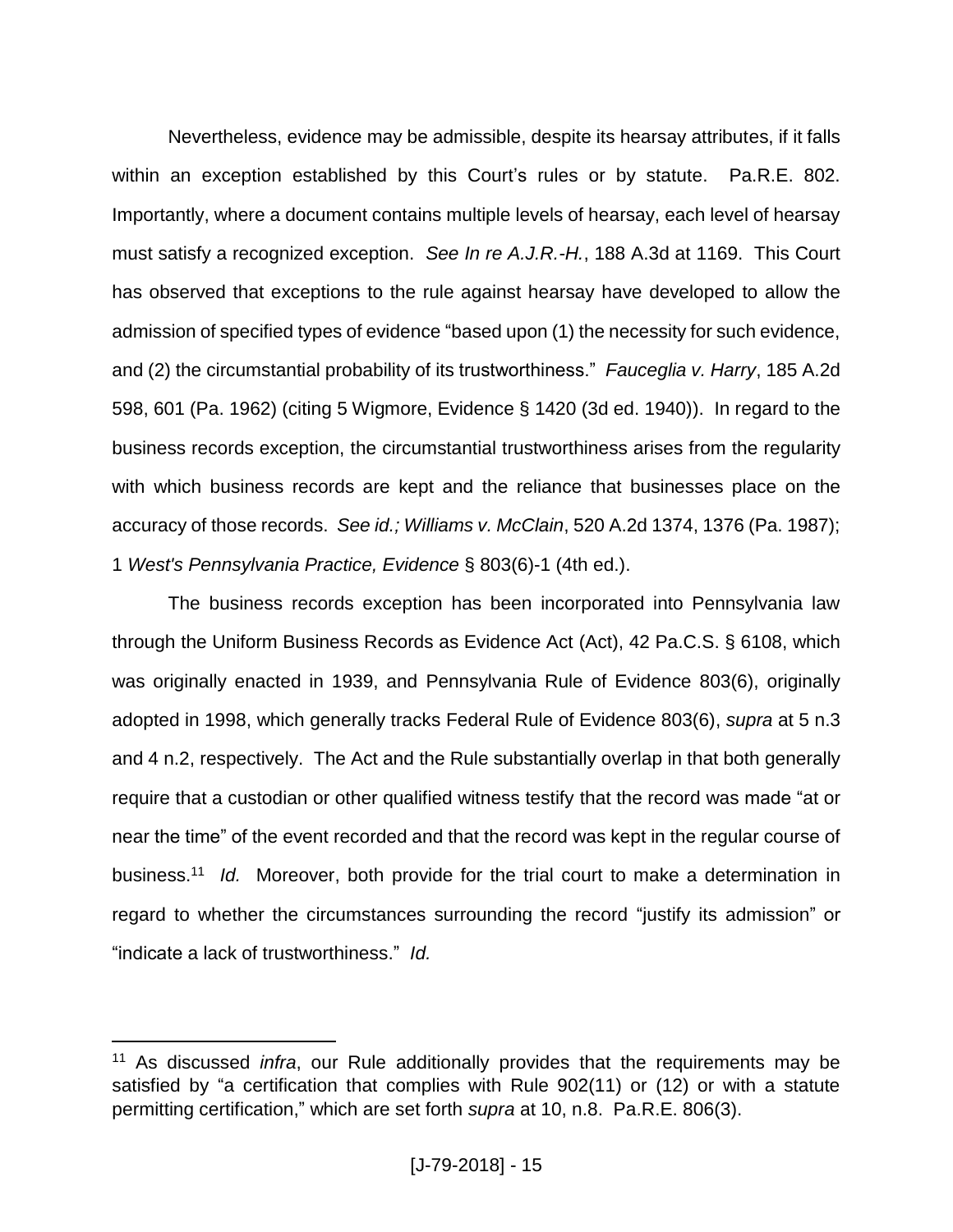As this Court explained in *Fauceglia*, the purpose of the Act "was to enlarge the old common-law shopbook exception to the hearsay rule by eliminating the many illogical distinctions which had evolved during the period" when individual shopkeepers were the predominant business organization.<sup>12</sup> Fauceglia, 185 A.2d at 600. Recognizing the transition to large, complex business organizations, this Court addressed the difficulty of presenting witnesses with personal knowledge of the details of each transaction:

> Quite often different individuals have personal knowledge of the various phases of a transaction so that no one individual has knowledge of the entire transaction. In addition, the frequent turnover of personnel often makes it impossible to identify the employee - if it were only one - who took part in the transaction. Under these circumstances, to require the entrant to have personal knowledge of the event recorded, and to require proof of the identity of the recorder, would exclude almost all evidence concerning the activities of large business organizations - a result diametrically opposed to the purpose and spirit of the Business Records as Evidence Act.

*Id.* (citing Wigmore, Evidence § 1530 at 378 (3d ed. 1940); McCormick, Evidence 602 (1954)) (footnote omitted).

While our holding in *Fauceglia* provided for an expansive view of the business records exception, we nevertheless used language suggesting a limitation to the exception, holding that "as long as someone in the organization has personally observed the event recorded, the evidence should be admitted." *Id.* at 600. In that case, however, we were not faced with considering whether evidence recorded by someone outside the

<sup>&</sup>lt;sup>12</sup> Shopbooks are "[b]ooks of original entry kept by merchants, shop-keepers, mechanics, and the like, in which are entered their accounts and charges for goods sold, work done, etc." *Blacks Law Dictionary* 961 (6th abr. ed. 1991). Apparently, various requirements arose to allow for the admission of shopbooks kept in the normal course of business, while guarding against the potential of self-serving entries by the shopkeepers. *See e.g. Freedman v. Mutual Life Ins. Co. of New York*, 21 A.2d 81, 85–86 (Pa. 1941).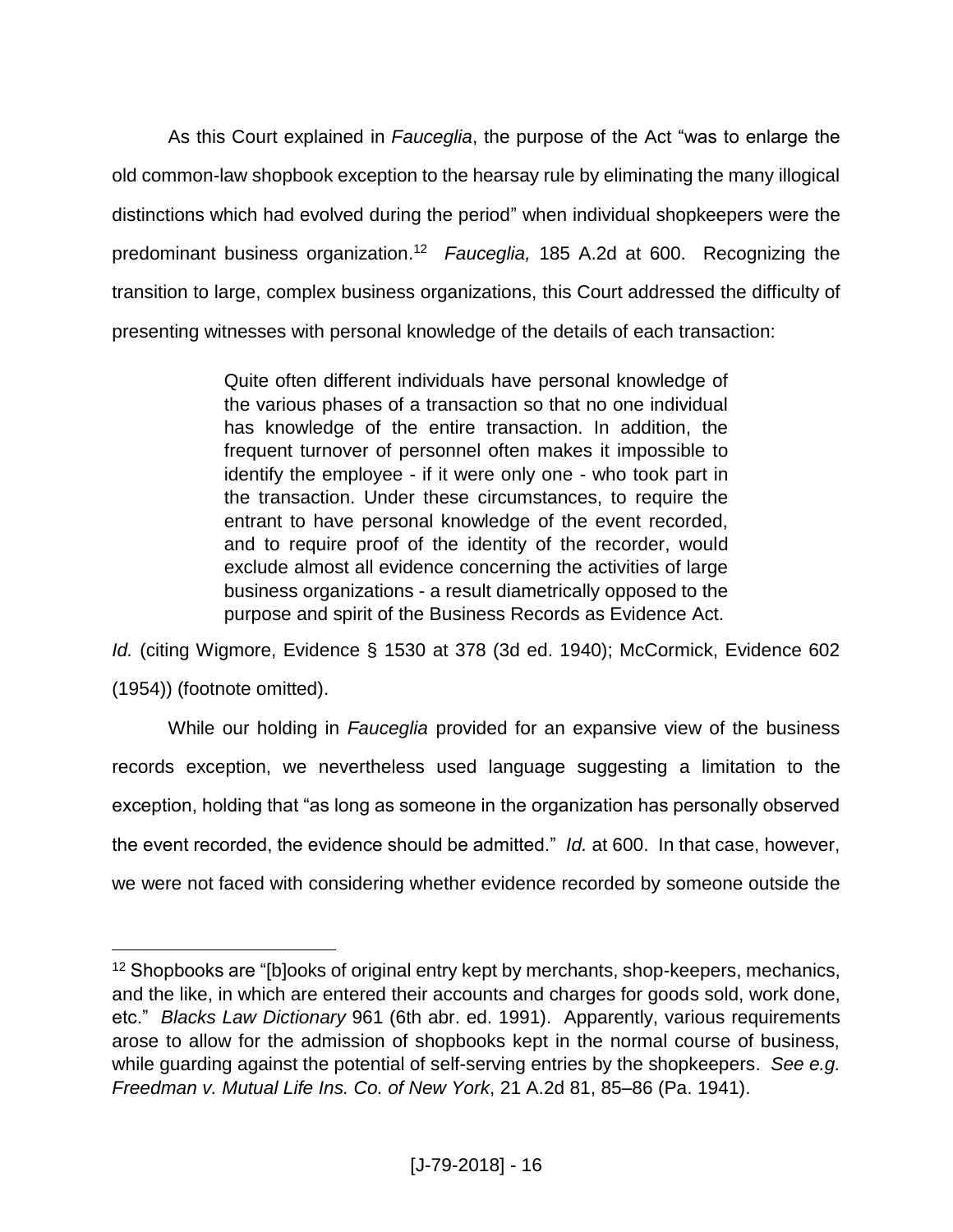organization could ever be admissible under the business records exception, the issue currently before the Court.<sup>13</sup>

This Court also considered the business records exception in *In re Indyk's Estate*, 413 A.2d 371 (Pa. 1979), and set forth the standard relied upon by the parties and the courts in the case at bar. In that case, we concluded that the trial court did not abuse its discretion in admitting exhibits where the authenticating witness only had personal knowledge of the record-keeping practices utilized after the witness's employer acquired the company that originally created the record. We found no error in the admission of the records where the witness testified that he had personally been in charge of the records since the acquisition and had found that the "records had been kept in conformity with the record-keeping practice of the insurance industry" and in compliance with the governmental regulations prior to the acquisition. *Id.* at 374. After contemplating the logic of *Fauceglia* as set forth above, we opined that the import of the Act is to "require that the basic integrity of the record-keeping is established." *Id.* at 373. We further concluded that the hearsay character of business records evidence could be offset "[a]s long as the authenticating witness can provide sufficient information relating to the preparation and maintenance of the records to justify a presumption of trustworthiness for the business records of a company." *Id.*

Having reviewed the contours of Pennsylvania's business records exception, we now consider its application in the context of the increasingly common situation where a loan, in this case a mortgage, is originated by one company but is later acquired by a

<sup>&</sup>lt;sup>13</sup> In *Fauceglia*, the Court considered the admissibility of army medical records kept by the Veterans' Administration as authenticated by a records custodian. We held the evidence admissible under the Act, concluding that it was "extremely unlikely that entries made on the standard form in a regular fashion pursuant to army regulations had no basis in fact," even though no individual could testify to recording the information personally. *Fauceglia,* 185 A.2d.at 600.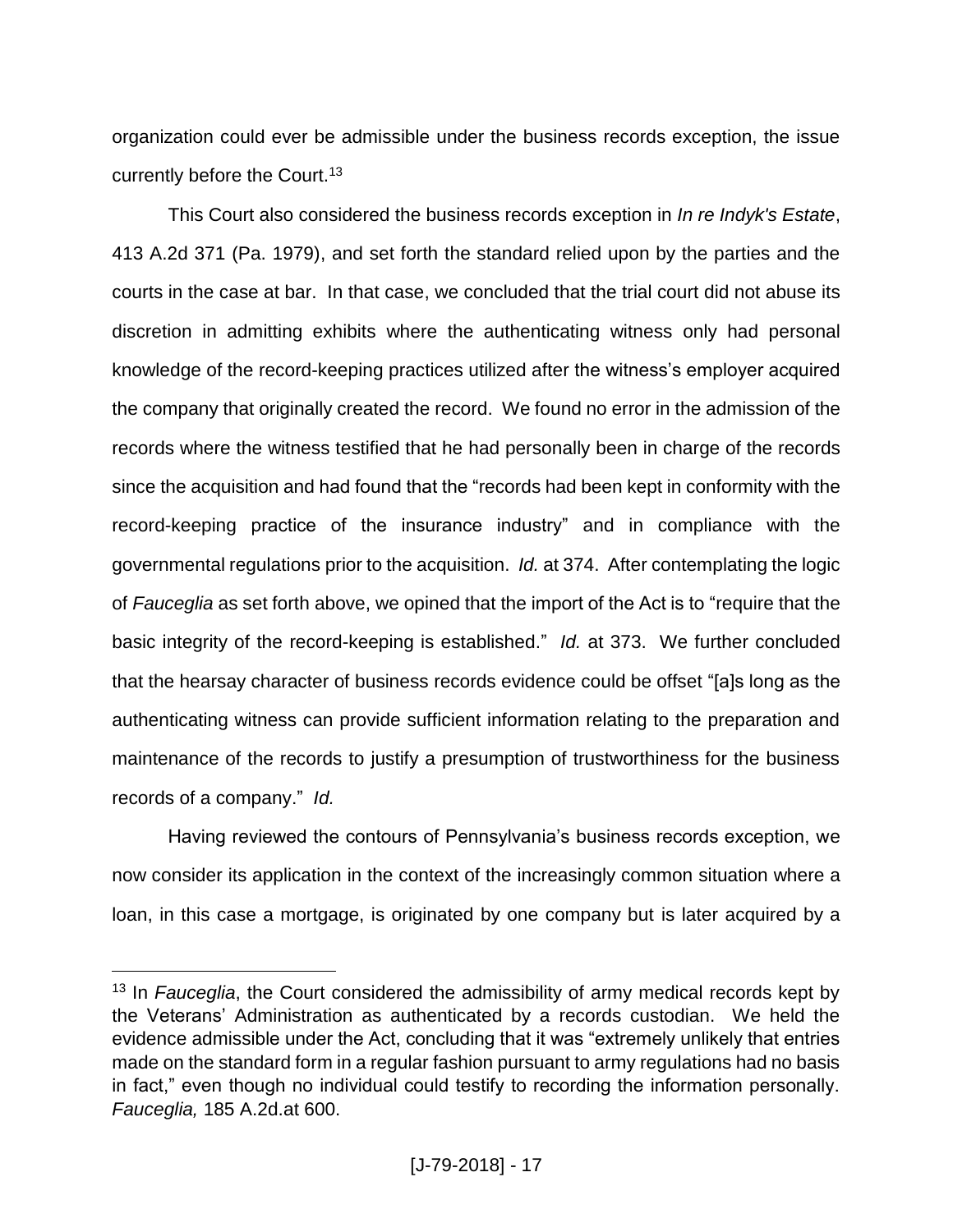separate company. The question is whether the records containing information originally recorded by the first company may be authenticated by an employee of the current holder of the loan or whether the litigant must provide an employee of each of the prior holders of the loan or a certification of the records under Rule 902(11) or (12), as discussed below.

In *Commonwealth Financial Systems, Inc. v. Smith (CFS)*, 15 A.3d 492 (Pa. Super. 2011), the Superior Court recognized that it was addressing a question of first impression in determining "whether computerized files of an original creditor are admissible as the business records of a successor debt buyer," a question that mirrors the issue currently before this Court. *Id.* at 496. Specifically, the Superior Court in *CFS* faced the application of the business records exception to credit card records where the credit card was originally issued by one company but the credit card debt was later purchased by the litigant, CFS, after the card holder defaulted. Thus, similar to the case at bar, CFS attempted to introduce into evidence records created by its predecessors.

The Superior Court properly looked to the requirements for Pennsylvania's business records exception set forth in Rule 803(6) and the Act. In so doing, it first rejected CFS's invitation to adopt the federal "rule of incorporation" which the company described as allowing for the admission of a third party's document "as part of the business records of the acquiring business, if the business integrated the document into its records and relied upon it." *CFS*, 15 A.3d at 497. The Superior Court then determined that the trial court in *CFS* did not abuse its discretion in excluding evidence which it had good reason to find untrustworthy. The court emphasized that CFS attempted to introduce an unsigned credit card agreement from the incorrect calendar year that included interest rates and counsel fees that did not conform to those alleged in the complaint. Additionally, the witness offered by CFS acknowledged that he was unfamiliar with how the prior entities created or maintained their business records and that he did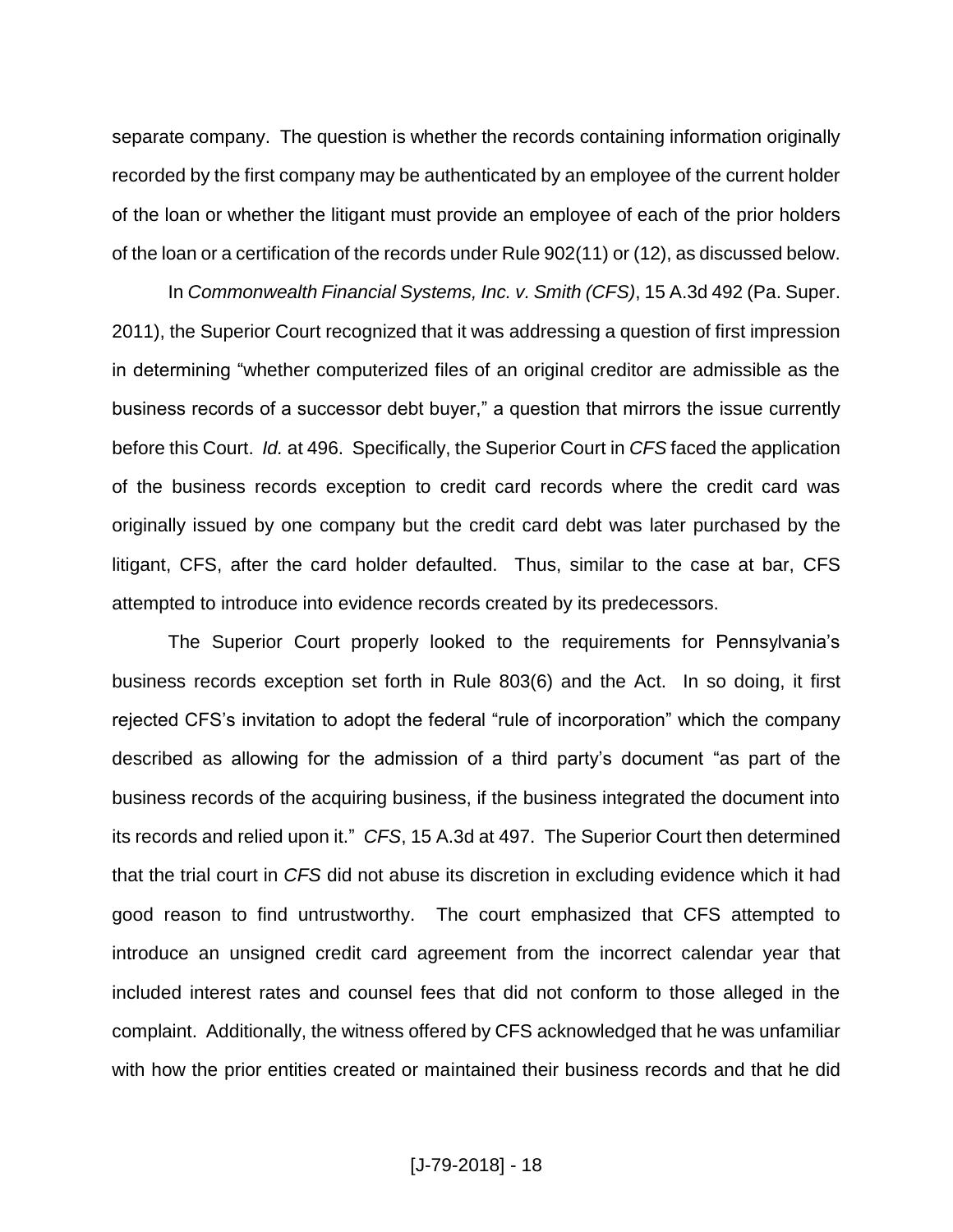not have personal knowledge that the information was recorded at or near the time of the events. *Id.* at 494. As the Superior Court in *CFS* observed, the Pennsylvania business records exception under Pa.R.E. 803(6) and the Act require "the proponent of documentary evidence to establish circumstantial trustworthiness." *Id.* at 499. Thus, the Superior Court justifiably concluded that CFS failed to meet that standard and that the trial court did not abuse its discretion in excluding the evidence.

Similarly, in *U.S. Bank, N.A. v. Pautenis*, 118 A.3d 386 (Pa. Super. 2015), the Superior Court again considered application of the business records exception under Rule 803(6) and the Act and applied the test originally set forth in *In re Indyk's Estate.*  The fact pattern in *Pautenis* is even more similar to the case at bar than that of *CFS,* as *Pautenis* involved a mortgage and promissory note that had been assigned twice during the course of the loan. As with the instant case, the company filing the foreclosure action in *Pautenis* attempted to introduce documents related to the mortgage and note which derived from records created by the prior companies.

The trial court in *Pautenis* excluded the records because it found that the documents "totally lack[ed] trustworthiness." *Id.* at 389. The lack of trustworthiness resulted from several discrepancies on the face of the records, including the absence of more than one year's worth of payment records and an unexplained \$6,000 difference in the principal loan amount set forth on two of the records. *Id.* at 401-02. Additionally, the proffered witness testified that he did not know how the prior companies had created or maintained their records. *Id.* Moreover, the trial court discounted the witness's testimony that the acquiring company engaged in an extensive validation process when it obtained records from the prior companies, given the apparent errors that occurred despite the validation. Thus, we find it unsurprising that the Superior Court concluded that the trial court acted within its discretion in excluding the evidence given its supported factual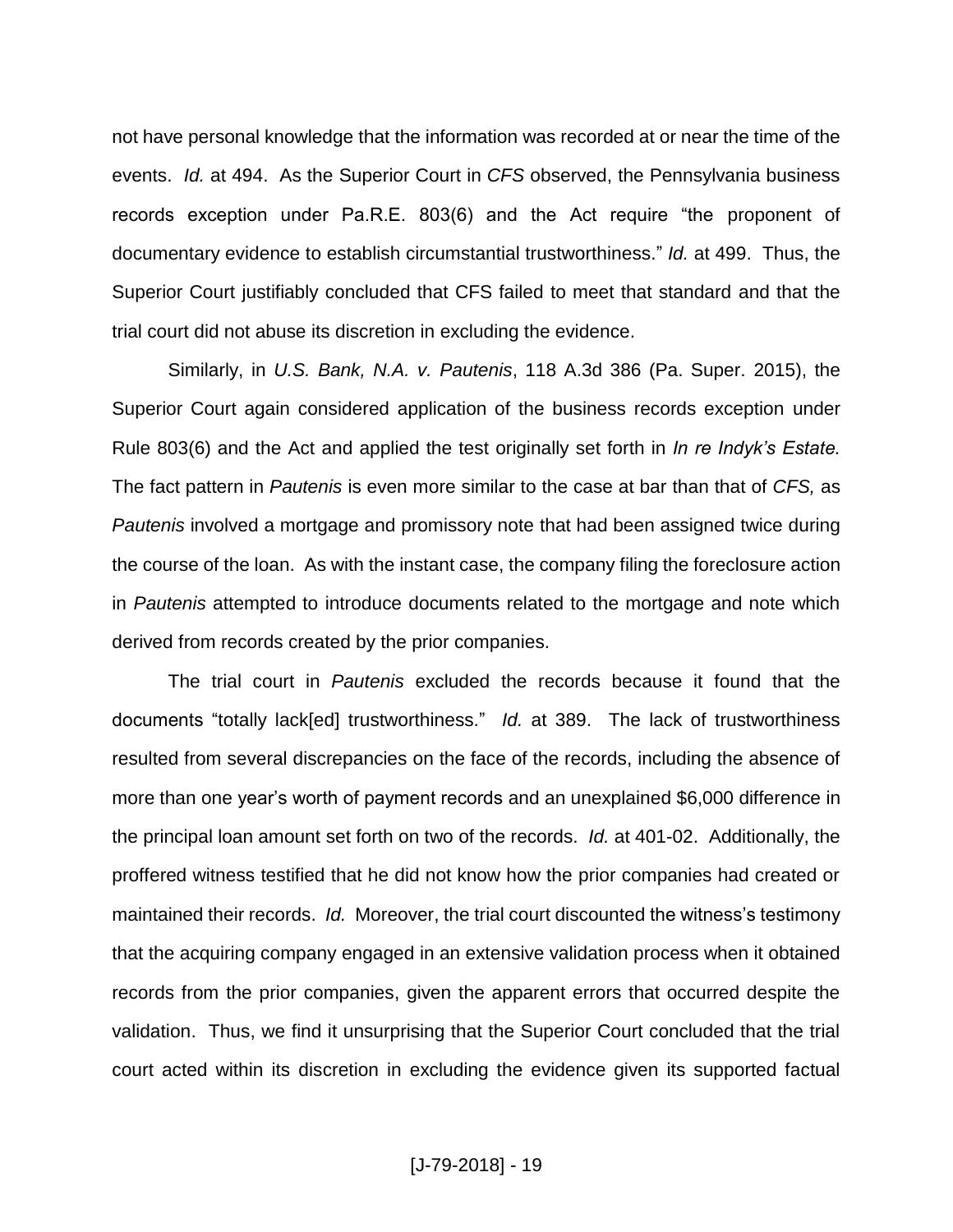determination that the bank "failed to present complete, accurate and trustworthy records evincing the actual amount due and owing." *Id.* at 402 (internal citation omitted).

We emphasize that the facts of the case at bar are readily distinguishable from those in *CFS* and *Pautenis* and, instead, are more akin to the facts of *In re Indyk's Estate.*  In contrast to the witnesses' lack of knowledge of the prior recording system in *CFS* and *Pautenis*, Schonleber testified that he was personally acquainted with the recording process used by Bank of America as it was the same process used by Bayview, which allowed him to speak to whether the information was likely to have met the requirements of Rule 803(6)(A-C), including that the record was made at or near the time of the event and that it was kept in the regular course of business. Additionally, Schonleber explained that Bayview engaged in an extensive process of "boarding" the documents, during which it checked the various figures. It is also relevant that Bayview did not merely place Bank of America's documents in its files but relied upon the documents for its business. Significantly, the records presented in this case did not include the facial lapses and errors that existed in *CFS* and *Pautenis,* or the litany of errors documented in the *Amici*'s brief that would undoubtedly cast a shadow on the trustworthiness of the documents. Accordingly, we agree with the Superior Court that the trial court acted within its discretion in admitting the evidence under the facts of this case.

We further observe that the courts in *CFS*, *Pautenis*, and this case properly looked to the circumstances of the individual cases to determine whether the elements of the business records exception were met. The fact that the courts reached opposite results does not indicate a conflict between the cases but rather distinctions in the factual circumstances. Thus, we neither adopt a bright line rule forbidding the authentication of documents recorded by a third party, nor do we endorse an automatic incorporation doctrine. Instead, we will continue to allow our trial courts to utilize their broad discretion